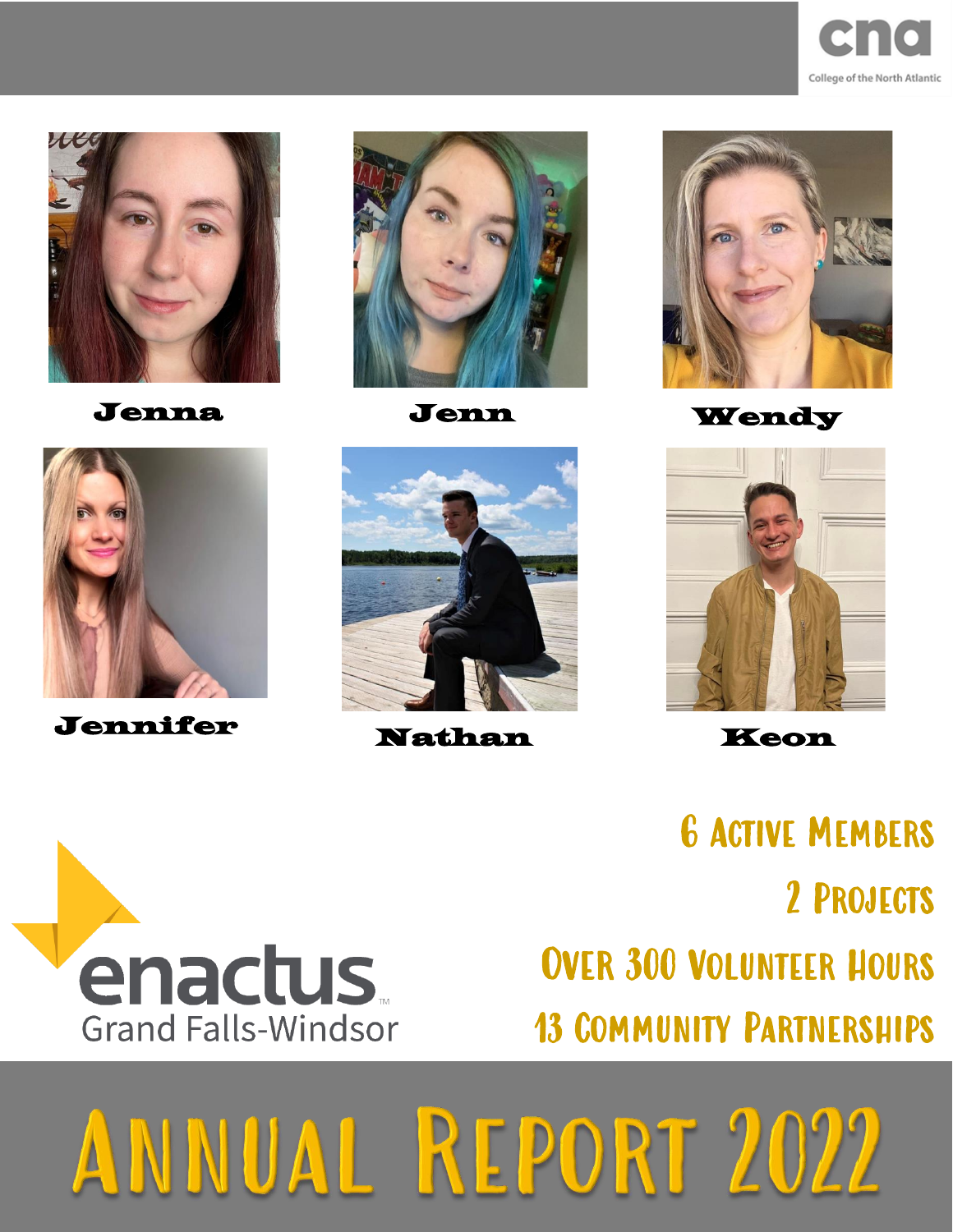# MARKET<br>Wenton

Market Mentor evolved from a relationship with Enactus Alumni involved with the local Farmer's Market. The market supports local food, craft and farming vendors selling at bi-weekly markets. Throughout 2021 and into 2022, our team volunteered and supported the bi-weekly markets in person and online. At the end of the Farmer's Market season, our team created Market Mentor to continue working with these entrepreneurs. Team members met virtually with small business owners to expand their business knowledge and help them develop online business skills and abilities. Market Mentor worked with young and experienced entrepreneurs alike to assist them with creating social media accounts, creating logos, creating business plans, and much more.

#### SEEING OPPORTUNITY

- Entrepreneurial action is the backbone to the Canadian economy
- The need for entrepreneurial support in our community
- The need for educational opportunities within the community
- The need for more local businesses in the area
- The support local mentality of our province

### TAKING ACTION

- トイトイト Volunteering at the Farmer's Market assisting vendors
	- Providing various business-related services and advice free-of-charge
	- Partnering with young entrepreneurs acting as mentors
	- Providing the Farmer's Market Board of Directors assistance with operating the event
	- Utilizing the Farmer's Market to identify potential entrepreneurs to mentor

#### ENABLING PROGRESS



15,915 People Indirectly Impacted

- 3,600 Farmers Market Visitors
- 12,315 Social Media Views



 46 Entrepreneurs Mentored